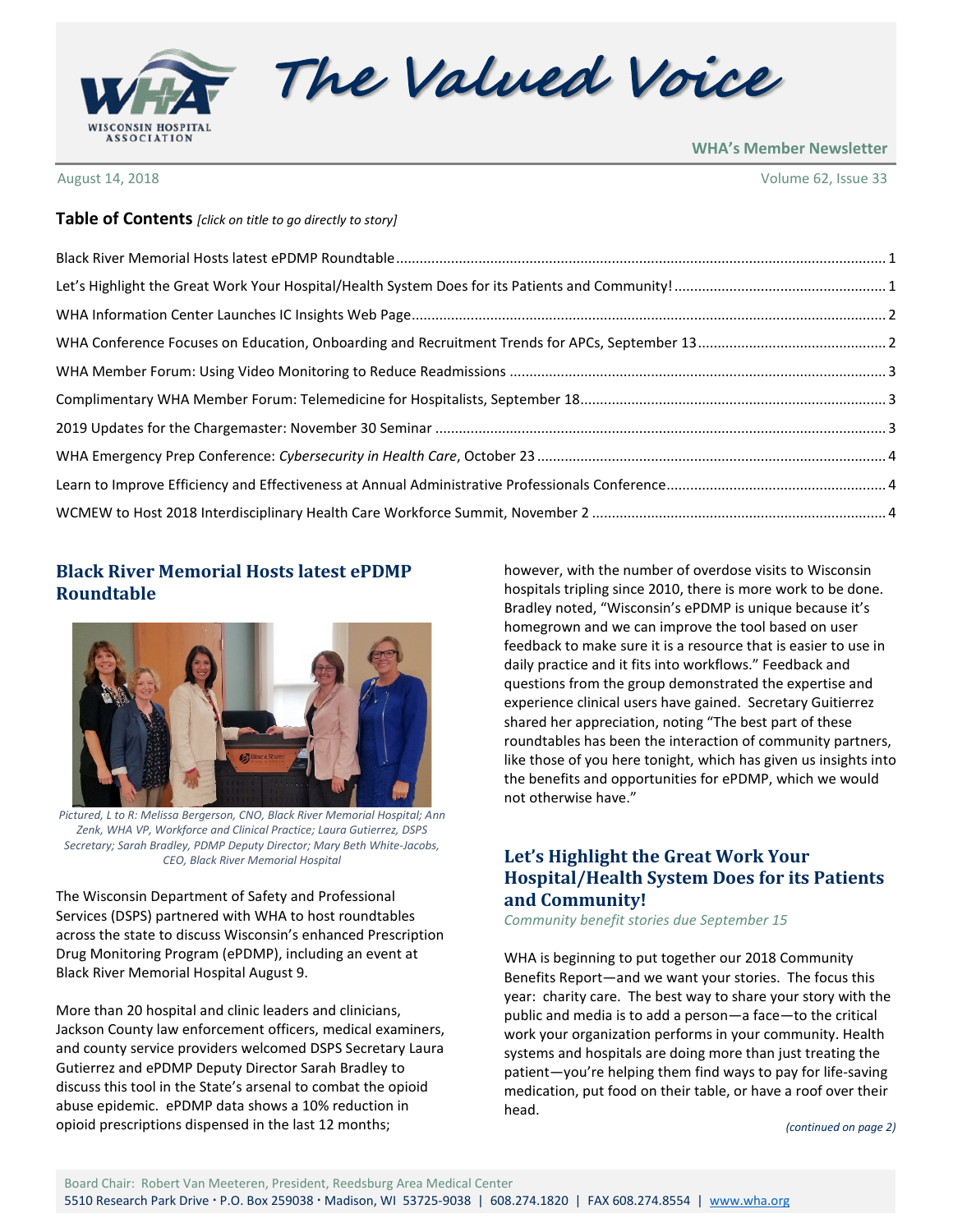In addition to being included in the WHA annual Community Benefits Report, these stories will help play an important role as we work with the Governor and Legislature to maintain and secure resources as part of the State's upcoming biennial budget process. Let's demonstrate the important social and economic impact you play in your community, especially as we advocate for the government to retain or reclaim the social responsibilities it has relinquished—and that hospitals are now expected to fill.

**Stories are due by September 15**, and we would ideally like to include a story from each member hospital. We've created an online form to make it easy to submit your article. Go to <https://www.surveymonkey.com/r/WHAcommBenefits2018> to submit your story and an image to accompany the article.

If you have questions, feel free to contact [Stephanie Marquis,](mailto:smarquis@wha.org) Vice President of Communications, at 608-274-1820. We look forward to partnering with you on this project!

#### <span id="page-1-0"></span>**WHA Information Center Launches IC Insights Web Page**

*First edition looks at cancer statistics*

.

The WHA Information Center (WHAIC) has launched a new IC Insights page allowing a closer look at the data and resources available to you.

For years, the WHA Information Center has published Fast Facts each month to provide knowledge and information to the public regarding common health concerns and outcomes in Wisconsin. IC Insights provides examples on how users can create various visualizations and analysis with access to the quarterly data sets. IC Insights will now allow those consumers access to more detailed information, as well as provide a way to interact with the valuable data.

The first edition of [IC Insights](https://ascdashboard.whainfocenter.com/enhancedfastfacts.aspx) takes a deeper dive into cancer statistics in the state of Wisconsin. The data includes information on four different types of cancer: breast, lung, prostate, and pancreatic.



*Incidence Rate of Breast Cancer in Wisconsin by County in 2017*

# <span id="page-1-1"></span>**WHA Conference Focuses on Education, Onboarding and Recruitment Trends for APCs, September 13**

Current trends and best practices for recruitment, onboarding and retention of Advanced Practice Clinicians (APC) will be the focus of a session presented by Kurt Mosley, Vice President for Merritt Hawkins and Staff Care, at the "*WHA Advanced Practice Clinician Conference: A Comprehensive Look at APC Practice Challenges and Opportunities for Integrated Care Delivery in Wisconsin,"*  scheduled for September 13. Mosley will also discuss effective strategies for APC compensation expectations, cultural issues across generations, and provider engagement.

In addition, the day will feature a moderated panel discussion focused on the APC curriculum and programs currently in Wisconsin, the role of hospitals and clinics in APC postgraduate training, and more. Panelists include:

- Tina DeGroot, Director of Clinical Practice for the UW Madison School of Nursing
- Sheryl Krause, Chair of the Wisconsin Board of Nursing and Emergency Department Director for Fort Healthcare
- Tara Streit, President-elect of the Wisconsin Academy of Physician Assistants and Emergency Medicine Specialist for University Hospital
- Patricia Campbell, Clinical Assistant Professor for Health Professions and Physician Assistant Studies at UW-La Crosse

Share information about this multi-disciplinary conference with your team – administrative leaders, physician leaders, nursing leaders, compliance officer, legal counsel, medical staff services, human resources and recruiting specialists – and encourage them to attend.

WHA, along with supporting partners Wisconsin Organization of Nurse Executives (WONE), the Rural Wisconsin Health Cooperative (RWHC), and the Wisconsin Medical Group Management Association (WMGMA), are pleased to offer this statewide event on September 13 at Glacier Canyon Lodge at The Wilderness Resort in Wisconsin Dells. A full conference brochure can be viewed [online.](http://www.cvent.com/d/hgq74q)

[Register](http://www.cvent.com/d/hgq74q) for this important event. Registration questions can be directed t[o Kayla Chatterton](mailto:kchatterton@wha.org) or call 608-274-1820.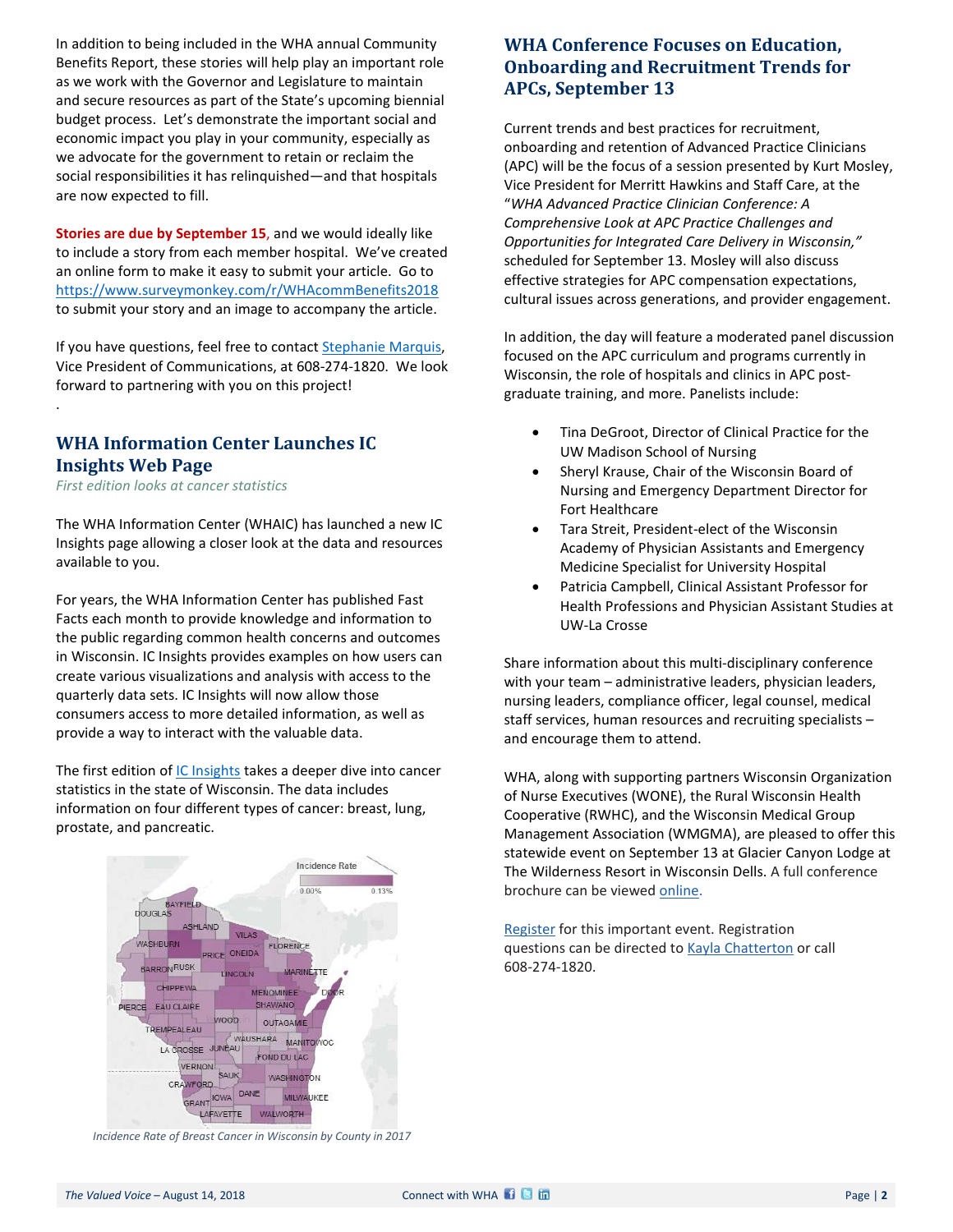# <span id="page-2-0"></span>**WHA Member Forum: Using Video Monitoring to Reduce Readmissions**

On August 22, plan to attend the WHA Member Forum, *"My Care, My Home: Using Video Monitoring to Reduce Readmissions."* 

This complimentary webinar will focus on using videomonitoring devices in long-term care and patient home settings to reduce avoidable emergency room visits and inpatient stays. Registration is available [online.](http://www.whareg4.org/Telemed0822/Home.aspx)

During the webinar, Lois Van Abel, Bellin Health's Director of Care Coordination, will describe how Bellin Health Partners, a CMS Next Generation Accountable Care Organization (ACO), uses video monitoring in long-term care settings and at the patient's home to prevent high-cost care utilization for certain patients suffering from chronic conditions. Van Abel will also share available data about the ACO's strategic use of telehealth, as well as lessons learned.

This webinar is designed for telemedicine program managers, chief operating officers, chief nursing officers, chief medical officers, emergency room directors, chief information officers, discharge planners, and compliance officers.

WHA members are encouraged to pass registration information for this webinar along to other appropriate persons in their organizations. Contact [Kayla Chatterton](mailto:kchatterton@wha.org) with registration questions.

> *The webinar is scheduled for Wednesday, August 22, from 10:00 -11:15 am.*

*This WHA Member Forum is complimentary and open only to WHA hospital and corporate members.* 

*[Register online](http://www.whareg4.org/Telemed0822/Home.aspx) today!*

# <span id="page-2-1"></span>**Complimentary WHA Member Forum: Telemedicine for Hospitalists, September 18**

On September 18, WHA is offering a complimentary webinar focused on one hospital's journey to create and support an overnight telemedicine program for hospitalists. This WHA Member Forum, "*Siri, Call a Doctor: Telemedicine for Hospitalists*," is scheduled from 10:30-11:45 am and r**egistration is now available [online](http://www.whareg4.org/Telemed0918)**.

During the webinar, Jessica Nuutinen, RN, MSN, Vice President of Patient Care and Chief Nursing Officer for Amery Hospital and Clinics, will join two of her physician colleagues to share the experience of HealthPartners in developing this program and how they've managed telehealth to improve patient care, nursing communications and provider satisfaction.

Joining Nuutinen will be Ameet Doshi, MD, the Telemedicine Lead Physician for the hospital medicine department of HealthPartners Medical Group; and Kreegan Reierson, MD, the Chief of Hospital Medicine for the St. Croix Valley-Hospital Medicine Department of HealthPartners Medical Group in Wisconsin and Minnesota.

This WHA Member Forum is complimentary and open only to WHA hospital and corporate members. **Please pass along the webinar information and registration link to anyone in your organization that may be interested in attending.**  Registration questions may be directed to [Kayla Chatterton.](mailto:kchatterton@wha.org)

# <span id="page-2-2"></span>**2019 Updates for the Chargemaster: November 30 Seminar**

Get ready to prepare your hospital's chargemaster for 2019 at WHA's one-day seminar "*Preparing the Chargemaster for 2019*," scheduled Friday, November 30 in Wisconsin Dells.

Back by popular demand, presenter Glenda Schuler will lead attendees in an overview of all 2019 reporting requirement updates and CPT and HCPCS coding revisions. Schuler will focus on updating the chargemaster as well as on strategies for department staff education.

Chargemaster/APC coordinators, chief financial officers, controllers, decision support managers, office managers, compliance auditors, coding staff, pharmacy directors, material managers/purchasing directors, and other directors and managers responsible for the charge generation process are encouraged to attend this event. This program has prior approval of the American Academy of Professional Coders for 5.5 continuing education units.

This seminar will be held at Glacier Canyon Lodge at The Wilderness Resort in Wisconsin Dells on Friday, November 30. View the [seminar brochure](http://www.wha.org/education/2018chargemaster11-30.pdf) o[r register online.](http://www.cvent.com/d/mgqst4) For registration questions, contact [Kayla Chatterton](mailto:kchatterton@wha.org) at 608-274-1820.